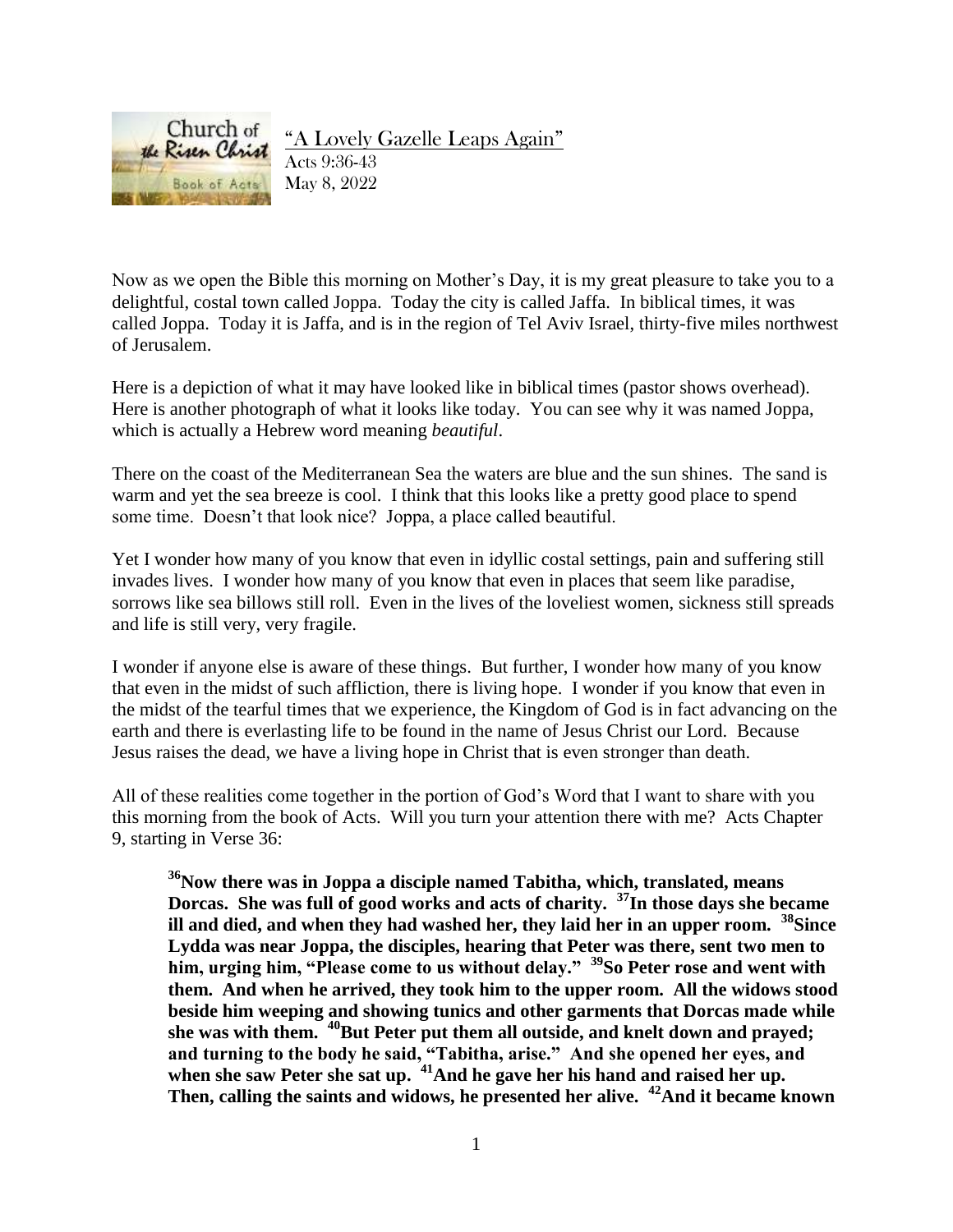# **throughout all Joppa, and many believed in the Lord. <sup>43</sup>And he stayed in Joppa for many days with one Simon, a tanner.**

Amen, may the Lord bless the reading of His Word!

If you take another look at this photograph of modern day Joppa, you might notice a tower that rises up and is prominent among the buildings that we also see here. That tower is a part of St. Peter's Church that was built in Joppa in the 1600s to memorialize the events that we just read about here in the pages of Scripture.

Here we have the record of a mighty miracle and it comes to us as we follow the Holy Spirit's ministry through a familiar disciple, Simon Peter. After some time in Jerusalem ministering there after the resurrection of the Lord Jesus, God sent Peter throughout all of Judea. He was given something of an itinerant ministry of preaching and also power to do miracles. Those miracles were given to certify the message that he proclaimed.

All of this was done as we read in Verse 42, that many would believe in the name of the Lord; that many would trust in the name of Jesus Christ our Lord. That is the purpose that the book of Acts was written for—that many would believe in the Lord and that is the purpose for this writing as it extends into the modern day to another costal region called Southern California, even a city called Bellflower.

The Lord wants to speak into our lives. If there is anybody that does not trust in Jesus, He uses His Word to create faith. We are praying that faith would rise up in hearts newly. For those of us who do know Jesus, this is given to strengthen and to fortify our faith, as the Holy Spirit conveys the reality of these things to our hearts.

This morning I want for us to take a good look at this amazing story that is given to us as an account of something that happened in history quite literally. I want for us to see the amazing things that unfold as they come to us in four parts to create and/or to strengthen faith in Jesus Christ our Lord. So first,

To create and strengthen trust in Christ, we see here a portrait of:

# **1. The Devotion of Discipleship (9:36)**

We see this in the life of this woman that we have read about in Verse36:

# **<sup>36</sup>Now there was in Joppa a disciple named Tabitha, which, translated, means Dorcas. She was full of good works and acts of charity.**

Here in Verse 36, we have our introduction to a precious sister in Christ. She was a Hebrew and had the Hebrew name Tabitha. Luke is the Greek author of this text and he was writing to a predominately Greek reading and speaking audience, so he helped them out, saying, "This woman's name was Tabitha and translated that means Dorcas."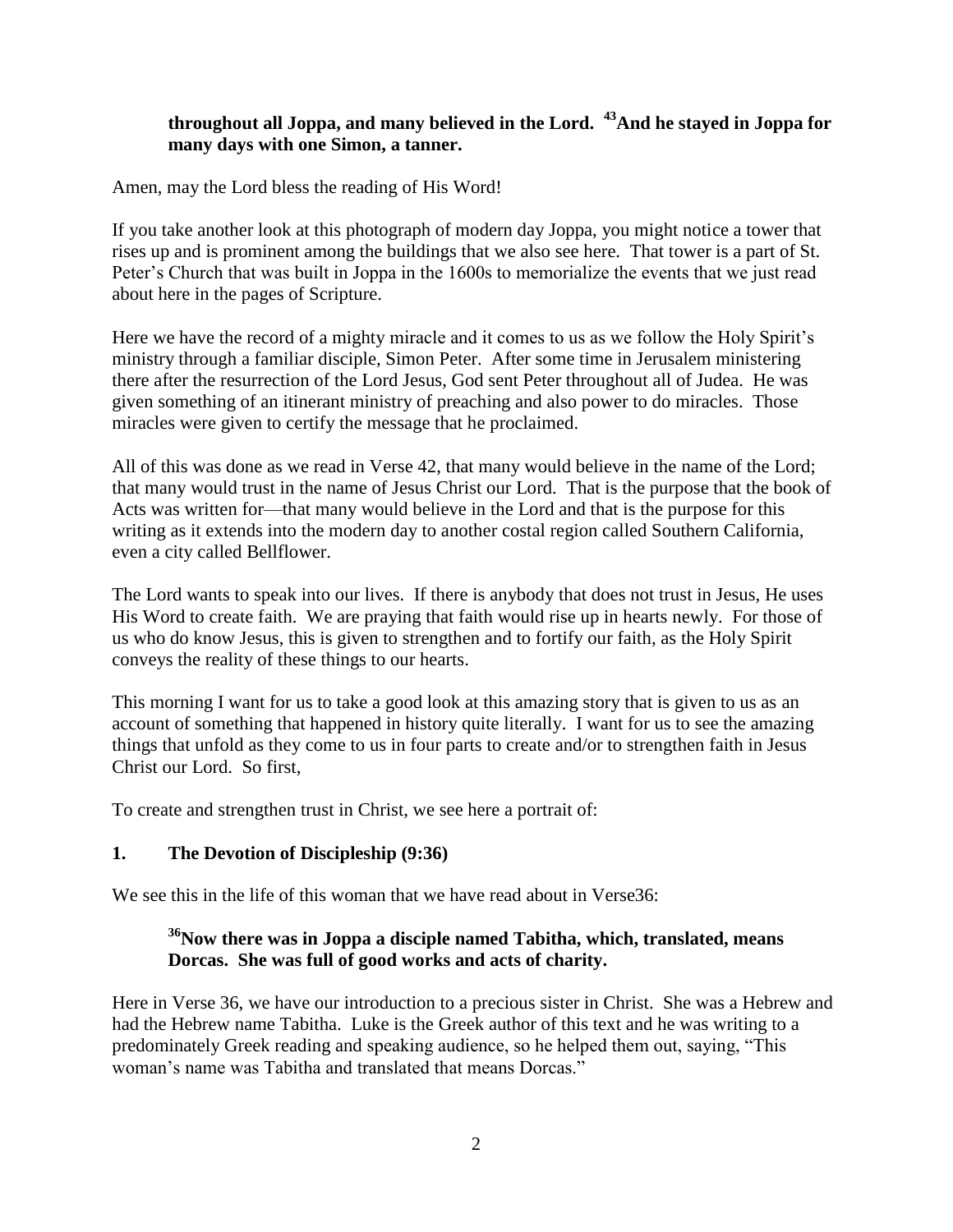That's good information, but how does that help us out? I'm proud of you because I don't see any snickering going on out there, because through the years as I have read the name Dorcas, the inner third grader comes out in me saying, "Haha, DORK-as!" However, we should get past all of that because you are more mature than I am.

The Hebrew word Tabitha means Gazelle. The Greek word Dorcas means Gazelle. That is the meaning of her name. She was named with a term of endearment after the graceful antelope that resembles a deer; an animal that exemplifies elegance.

However, as beautiful as that name is, it is the beauty of her life that rises up off the page; for in our sister Tabitha, we have a portrait of mature Christianity. We see a picture of a woman who has been born again and who is following in the ways of Jesus Christ. It is a beautiful picture that we see.

Here we see a woman who was living out the vision that is given to us in the book of James, Chapter 2 and Verse 22, where the church is called to be doers of the Word. That verse says:

# **<sup>22</sup>But be doers of the word, and not hearers only, deceiving yourselves.**

The vision of that passage and the vision of the Christian life is that we are to be hearers and doers. We are to be both. We see a vision of this in Tabitha's life lived out.

We see that she was a careful hearer of the Word because she is called a disciple. Interestingly Verse 36 is the only time in the New Testament that the feminine form of the word *disciple* is used. It typically comes to us as *mathete*. Here it is *mathetria*. Either way, the word disciple means "learner."

Tabita was a pupil of the teachings of the Messiah. She was a student of the doctrines of the church that were being given through the Old Testament into the New and then through the apostles of Jesus Christ. Here we have a woman who was being transformed by the renewing of her mind in the Scriptures—in the Word of God. Tabitha was a disciple. She was a learner. She was a student of the Messiah.

In this text we also see that it is clearly evident that Tabitha was a doer of the Word, because this text says that she was filled with good works and acts of charity. This language of charity is used throughout the pages of Scripture in the imagery of giving alms or giving for the benefit of the poor. All throughout Scripture, it is used in association with the fatherless, with the widow, with the orphan who were the most vulnerable people of ancient times.

We see later on in this account that Tabitha had a ministry of good deeds and of acts of charity. It was given with a special heart for the widows of the community of Joppa. She had a heart for them and she created garments for them. She also created tunics for them, which were the soft garments worn closest to the skin.

Dr. J. Vernon McGee in his way of teaching things, he stated that Tabitha was given the spiritual gift of sewing. She was called to the office of seamstress for the precious women of Joppa. It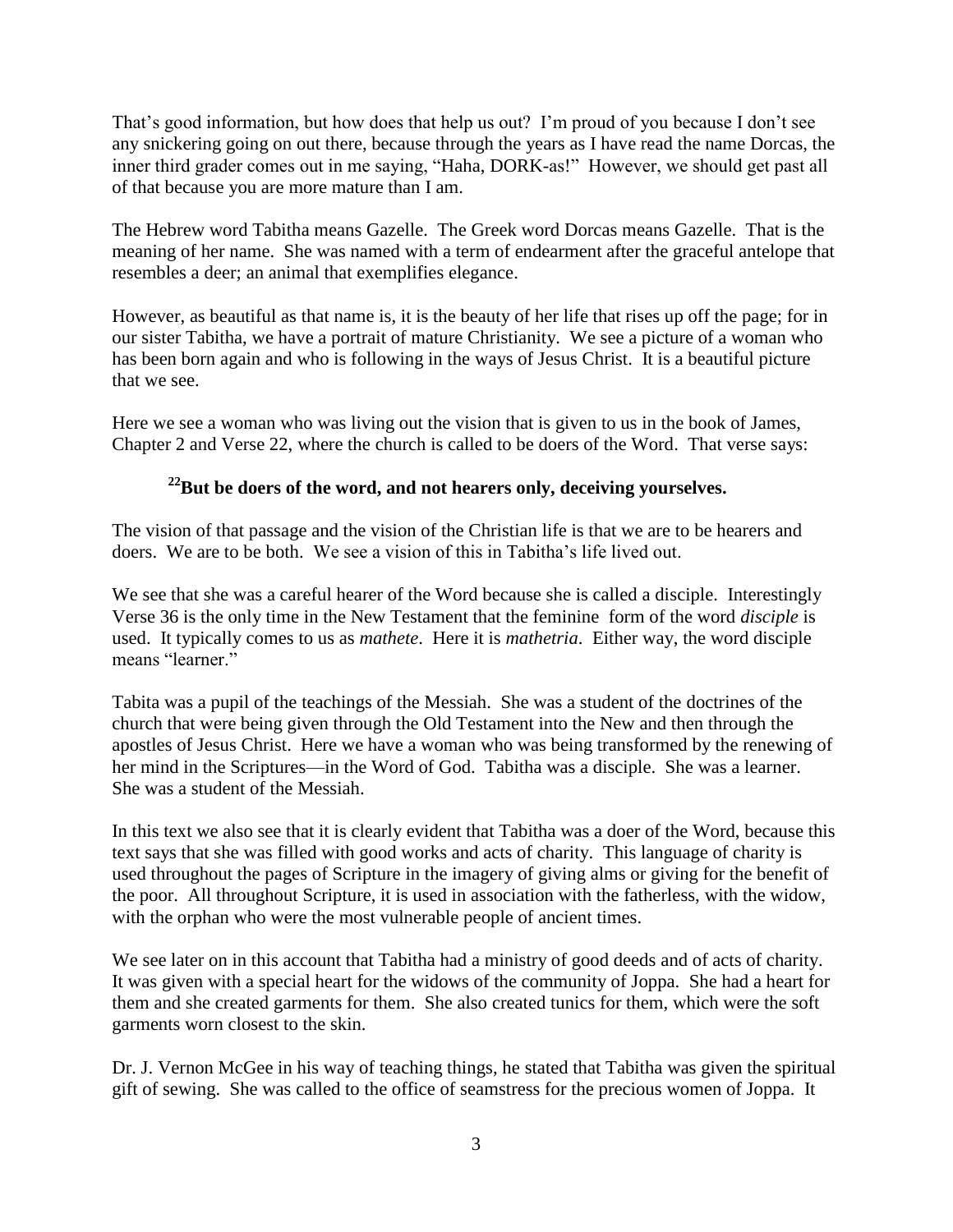was a calling that the Lord put on her life. Good deeds of the Kingdom were manifested in her life in this way.

It is just a beautiful thing, because even as we see her clothing widows with soft garments, she is clothing herself with the good deeds of the Kingdom as she is being clothed with power from the Holy Spirit to serve the Kingdom in this way.

In this woman whose example is given to us, we see the real deal. We see a genuine woman of God. She loved doctrine and she loved people. This is the work of the Holy Spirit within her. As she was adorning people, the Holy Spirit was adorning the Gospel of the Lord Jesus Christ.

Tabitha is for us an example of what God can do and wants to do and will do through His people; through those walking with Christ as they are filled with the Spirit of the Living God. That does not mean you are going to be called to the office of seamstress. You may be called to another spiritual gift. Chances are you are! There is a whole array of spiritual gifts that are given. But let us ask God to fill our hearts with the desire to be hearers and to be doers.

Here we see this woman with Mary and Martha merged into one, and that was God's power at work in a wonderful lady's life.

We have seen the devotion of discipleship and understand that this was God's work upon her, and we must lift our hands to the Lord, saying, "You must do this through me. Please transform my mind and life that I may be an example like Tabitha was."

We continue in this story and we see how the story does in fact take a tragic turn. Second, we see:

# **2. The Intrusion of Death (9:37-38)**

Let me say that even this is given to strengthen our trust in Christ. But it was a tragedy, and it was a heartbreak. We read what is here in Verses 37 and 38:

# **<sup>37</sup>In those days she became ill and died, and when they had washed her, they laid her in an upper room. <sup>38</sup>Since Lydda was near Joppa, the disciples, hearing that Peter was there, sent two men to him, urging him, "Please come to us without delay."**

We don't know exactly what happened with Tabitha's body. Perhaps it was a form of respiratory disease and her lungs became heavy and she was laboring to take in oxygen until the point came when her lungs failed.

Perhaps it was heart failure and her heart lacked the strength to pump blood through the body until the time came where the flow of blood stopped. But the lungs stopped breathing and the heart stopped pumping, and this precious sister in the Lord, she became ill and she died. Whatever it was, it seemed to come upon her rapidly. It was during a period when Simon Peter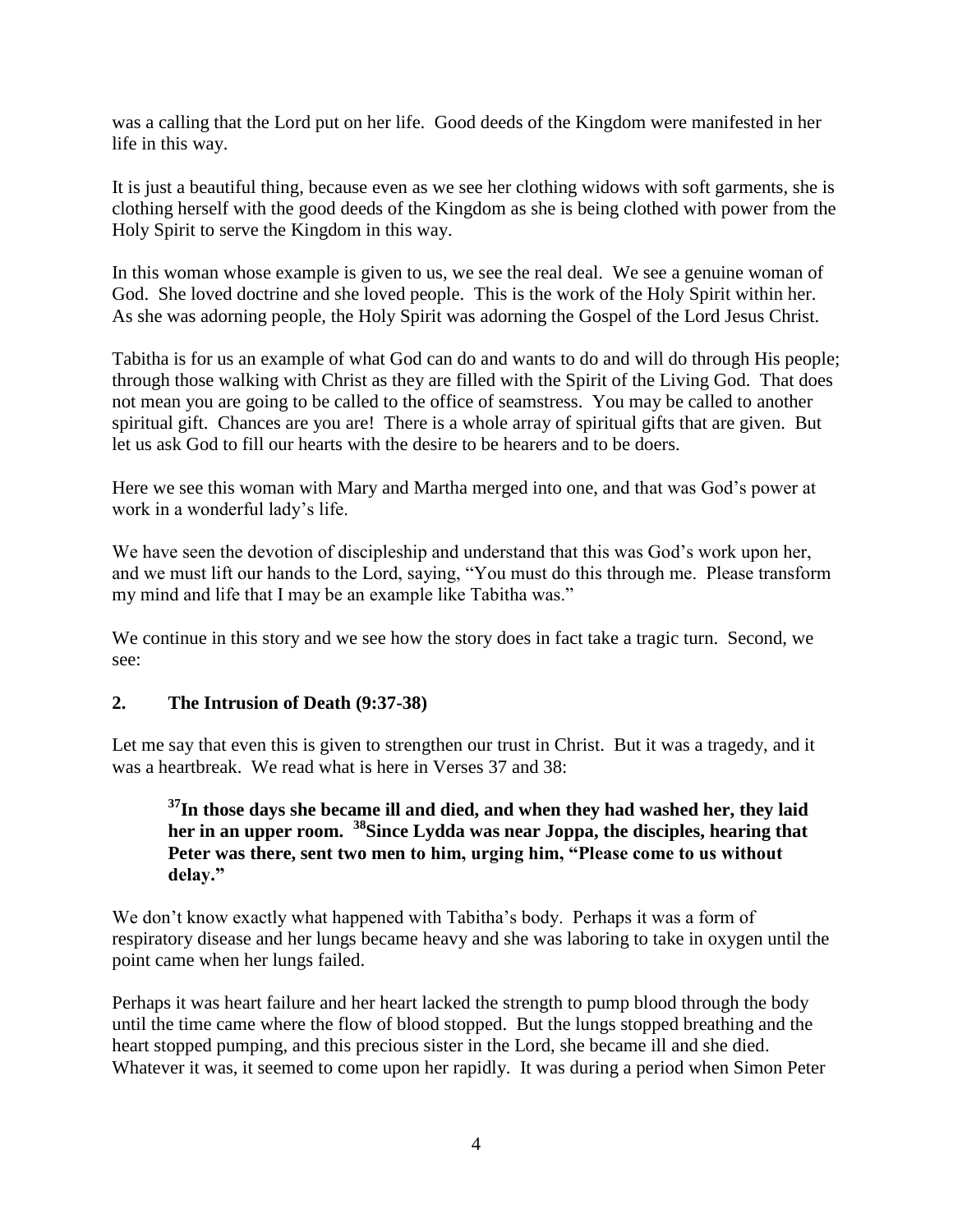"just so happened to be there in the region." But we see here that there was the sense of urgency in the church's response to her death.

They dispatched two men from the church immediately to take the eleven mile journey east to the city of Lydda to find Simon Peter. They found two of their fastest young men to go get Peter. Off they went and they urged Peter to come because they viewed that as an urgent matter.

They heard what was happening through Peter—the healings that were taking place and they sought in this an opportunity to have Tabitha's life restored, even though her lungs stopped taking in oxygen and her heart had stopped beating.

As we see the way they responded in this text, we see that even Christians, they have the instinct to hold on to the people they love in the face of death. Even as people who believe in Heaven and believe in eternal life, even those who have heard the words of Jesus that there is a paradise to come, if we can keep our loved ones close, we want to do that, don't we? This is here laid out for us in the text.

Sometimes you hear people talk about death as a natural part of the circle of life. Some will even speak of the ebb and the flow, the coming and the going, as kind of having a certain beauty to it. To that, I say, "Malarky!" No, death does not have beauty to it. Death is not a part of the world that God created initially.

Death is judgment upon sin. Death has been introduced as a part of the curse, because human beings have rebelled against God. The wages of sin is death and even believers must pass through physical death. It happens every day and, yes, death is painful and it hurts. Even as we are passing through it, we have the tendency to want to hold on to life.

Brothers and sisters, I know, I know that for followers of Jesus physical death is only physical death. I know that physical death is the gateway into the paradise of God for the one in Christ. I know that we do not grieve like the rest of men who have no hope. I know, but I also know that in I Corinthians Chapter 15 and Verse 26, death is declared to be an enemy.

Death inflicts pain and the separation is hard. So maybe the empty space that some of us feel on Mother's Day with mothers who have passed on, it hurts. So there is that too! So we see in this text the reality of the rawness of the difficulty that death brings even for those who have living hope inside of them. Even in hearts that do believe, the pain is hard.

Those men wanted to do something about that, so they went searching and running after Simon Peter. Quick! Get there before he leaves, because there was power at work in that man. So we continue. To create and strengthen faith in Christ, now we see the third part of this story unfolding before us. We see:

#### **3. The Display of Divine Power (9:39-41)**

The two men came urging Peter, saying, "Please, whatever you are doing, please drop it and come with us now." Verse 39: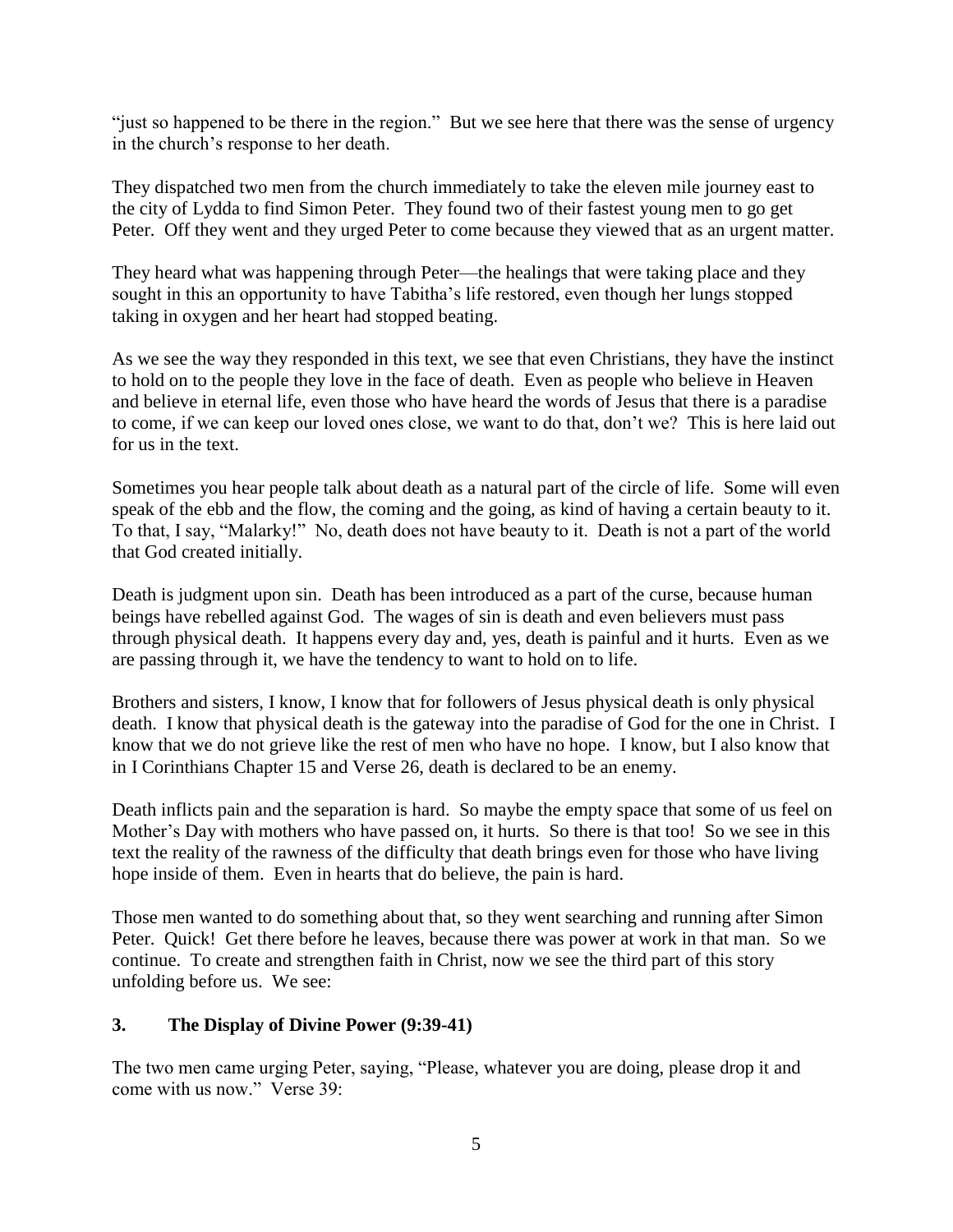# **<sup>39</sup>So Peter rose and went with them. And when he arrived, they took him to the upper room. All the widows stood beside him weeping and showing tunics and other garments that Dorcas made while she was with them**

In the next part of the story there is a scene of sorrow that Peter entered into. Widows gathered, telling stories about the woman that was so dear to them. I can just imagine them saying, "Just a week ago, she was here with us, and it seems unbelievable that she is not with us now."

It was surreal to them. Those of you who have gone through the passing of a loved one know that it can be mind-blowing. This is what those women were experiencing as they were showing the very garments that they were wearing. They were showing her designs, her eye for detail, her touch to add a little bit of style, maybe some embroidery, because there were parts of the garments they wanted Peter to see.

As so often happens at the memorial or funeral of a loved one, stories about the person's life are being released. But in the end, Peter knew why he was there. Peter knew why they came to get him. Peter knew what they wanted him to do.

There is an interesting detail in Verse 37 that many Bible commentators have latched on to. In that verse it says that when she passed, they washed her. However, it does not say that they went on to anoint her. There were two very clear parts of the Jewish post mortem process. First, they would wash a body. Then they would anoint it, leading to the wrapping for the bodies burial.

Verse 37 says that they washed her, but it does not say that they anointed her. So, some suggest that they prepared her for the public visitation, but they did not prepare her for burial. This may be seen as a gesture of faith. They were hoping that this woman was going to have her physical life restored to her.

That is why they called for Peter ,and Peter came back knowing full well that this was not humanly possible. This was not something that Peter had any ability to do in himself. As Peter traveled with those two men for several hours at least, I wonder at what point his thinking was drawn back to an occasion of his time walking with Jesus to a moment he would never forget in his life.

It was a time when Peter was with Jesus. James and John were also called into the home of Jairus. Jairus was a ruler of one of the Galilean synagogues. The twelve-year-old daughter of Jairus tragically died. This man's heart was broken. People came after Jesus to come and to heal her; to raise her up.

On that occasion, Jesus allowed Peter and James and John to remain with Him as He cleared the room of everyone else who were mourning and crying with sorrow. Then Jesus told all of them that she was not dead, but sleeping. They laughed at Him. They knew she was dead. Jesus was just using this way of speaking of physical death for the believer.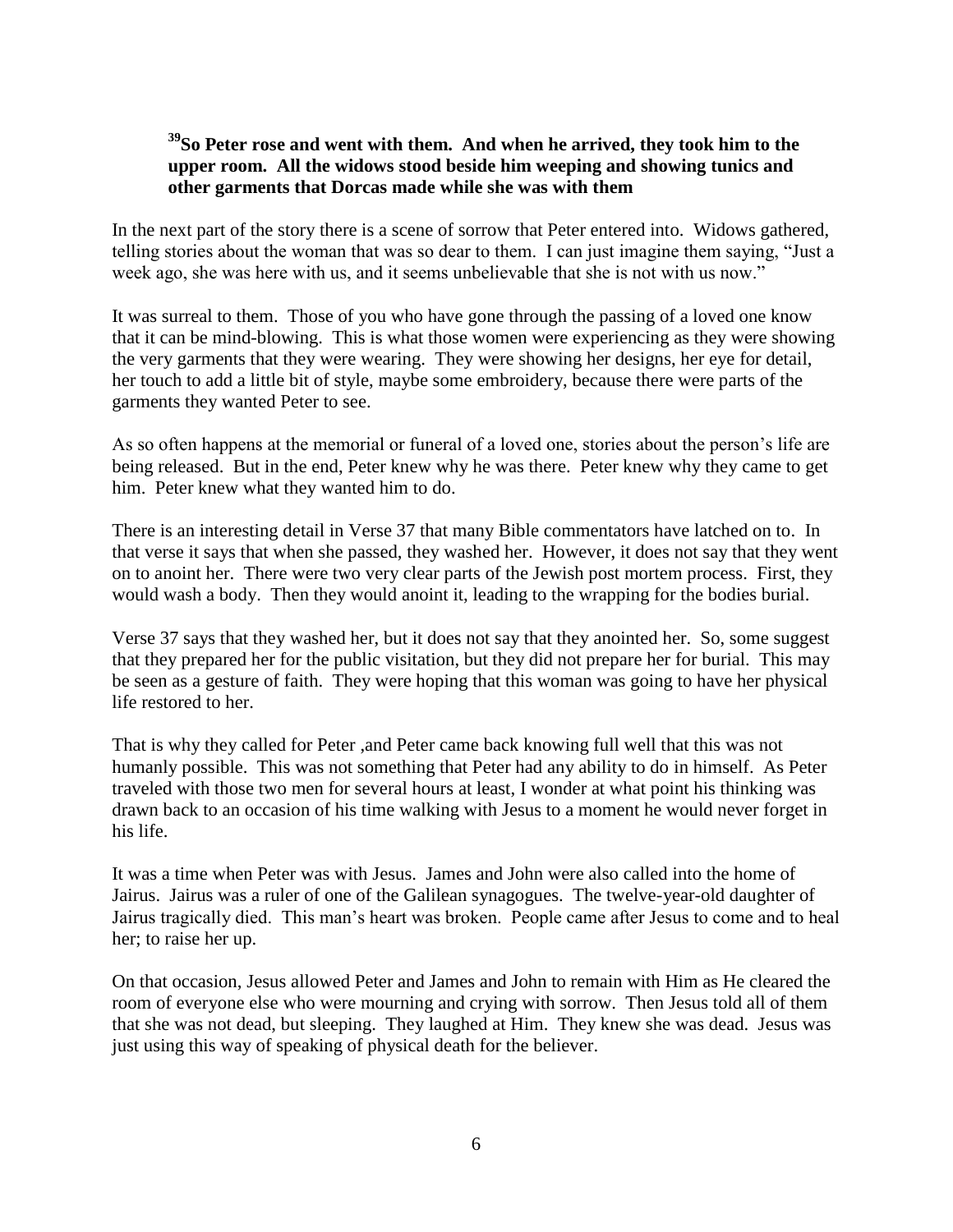Jesus intended to do something very powerful, and He did so. Do you remember the words that He used when He raised that little girl up? He looked upon her and tenderly He said, "Talitha cumi," which means, "little girl, arise." And the little girl's heart started beating again and her lungs started drawing breath again, and the little girl was lifted up with restored life to the great joy of all that were gathered on that occasion.

Now here came Simon Peter to a similar scene, and he knew that he had no power to do anything about it on his own. He knew full well that this would require the unusual working of the Almighty Lord of all, if anything was to be about the situation.

So now Peter was on the scene and as we see what happened next in Verse 40. Jesus cleared the room and what did Peter do?

# **<sup>40</sup>But Peter put them all outside, and knelt down and prayed;**

We can have an entire sermon on the humility of Simon Peter in this account. This is one of the beautiful expression of humility. Here was a man on his knees praying to God on this occasion, calling upon the name of the Lord, Simon Peter knew well that he was not the one who is the Lord of Life.

Simon Peter knew full well that he was not the Creator and the Sustainer and the Restorer of life, but knowing the One who is, he got down on his knees beside this woman's bed, praying, "Jesus, do you see their sorrow. I know You do, just like you saw the sorrow in the house Jairus; just like You saw the sorrow and even participated in it at the graveside of Lazarus; just like You saw the sorrow that was in the heart of the widow of Nain. Is it Your will to bring Tabitha back in the midst of the sorrow that is being experienced here? Only Your power can do it."

This is me just trying to think what Peter might have been praying, but he called upon the name of the Lord and he was filled with faith and what are the words that Peter spoke next? There was a movement of the Spirit upon him. This text does not even say that he stood up. There he was still on his knees, and turning to the body he said, "Tabitha, arise."

Jesus said, "Talitha cumi, little girl, arise." Just one letter different. Peter said, "Tabitha, arise. Little gazelle, jump. Get back up. Arise!

# **<sup>40</sup>…And she opened her eyes, and when she saw Peter she sat up. <sup>41</sup>And he gave her his hand and raised her up. Then, calling the saints and widows, he presented her alive.**

Understand that just like in our day, people did not get raised from the dead. Back in that day it wasn't something that happened apart from a very unusual breakthrough called a miracle. You can imagine how that room exploded with joy as the lovely gazelle leaped again, and there she was alive in their presence.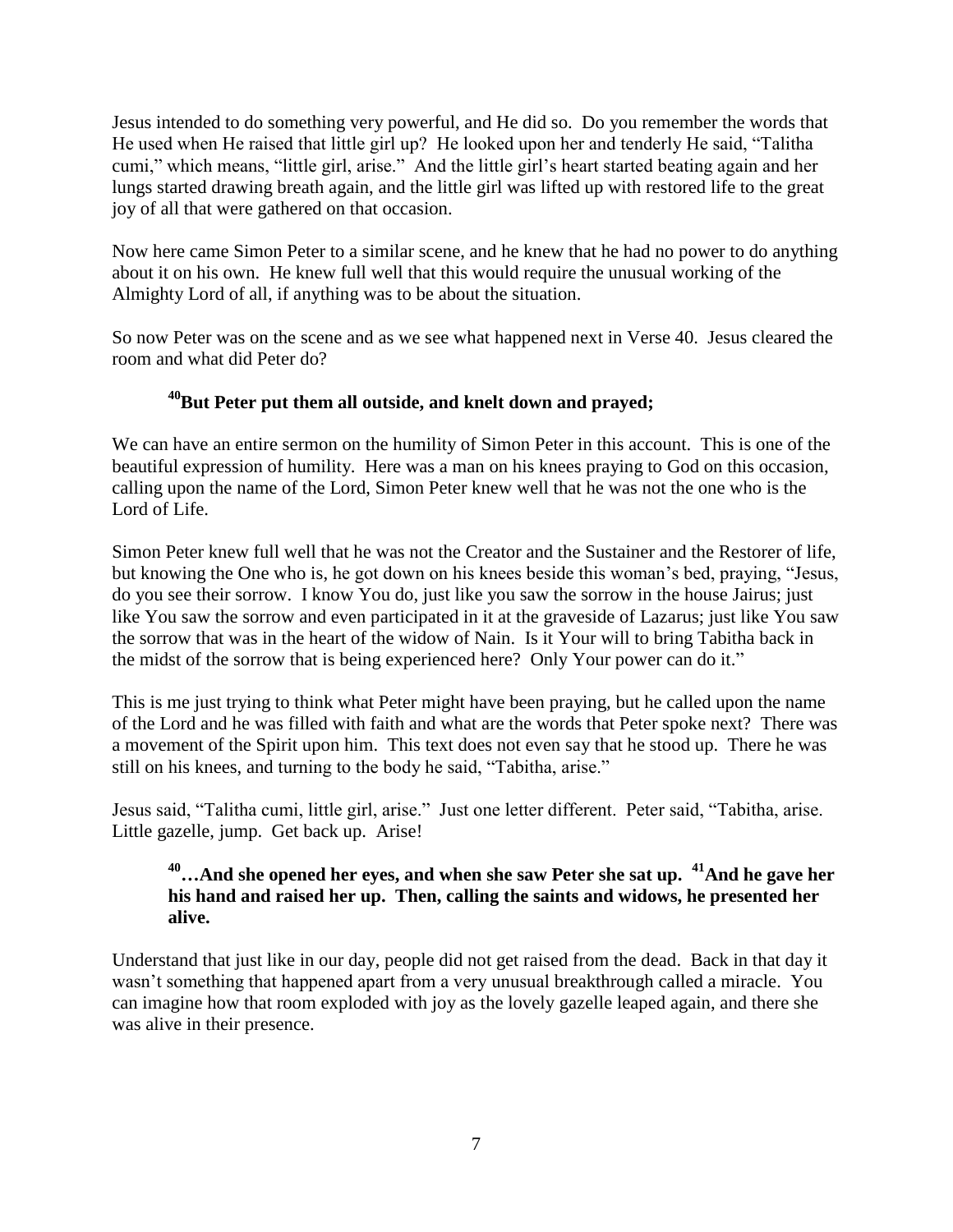There were lots of tears when she was dead. I would imagine there were just as many tears when she was alive again, just the nature of the tears being transformed in the midst of the time that passed.

Now we have this report, this account. Reading the preface of Acts Part One which is the Gospel of Luke, understand that the author of this text investigated these matters and he intended to pass on to us historical accounts of unreal power that invaded this world surrounding the coming of the Messiah, Jesus Christ.

This is intended for us to believe as fact. It is real. It is not myth. It is not fake. It is not phony. It is no some children's story. This is the power of God visiting this earth, doing something awesome. That's what this intends to be. Doctor Luke was a physician of the First Century world. He was a historian who wanted to pass on to us the truth about Jesus.

And here we see the power of God manifested, showing that Jesus Christ is not the only one who will be risen from the grave. Those who trust in Him will be raised up. This is an emblem of that fact. I say that is awesome, not as a surfer but as a pastor. Awesome!

So how does this apply to us? That was Joppa. This is Southern California. I don't know about you, but I have never seen a person raised back from death. We got to deal with that too, don't we? There are stories told about near death experiences, but ten to twelve hours after death, after being a corpse, Tabitha was back. I have never seen that.

I have seen people miraculous healed, but not every loved one that we pray for has their physical health restored, do they? For many, eventually for all, the sickness takes its course and they die, often despite our prayers. Is that not true? That is true.

It's Mother's Day, isn't it? I was thinking this week how we are at a stage in the life of Bethel Grace where there are perhaps now more of you who never knew my mom, than those of you who had the pleasure of knowing her.

Let me introduce you to Maureen Linda Saltzmann (shows overhead). That's how I remember her. That's her about twenty-years ago, when she was in the midst of some healthy years. A lovely, lovely woman of God. Do you see how she is in that picture? That's how she was.

Here she is with her first grandson. Again, this is when she was healthy. And here she is about three or four months before she went to be with the Lord Jesus Christ, as a condition called COPD started to invade her lungs.

Let me tell you that this woman, she was a vivacious, silly, joyful, fun-loving, mature godly, Spirit-filled follower of the Lord Jesus Christ. Yet, understand this, she struggled with sin and she had her flaws just like us, but she was full of good works; a sincere follower of Christ; following hard after the Messiah; pointing people to Jesus. Evangelism came so easy to her.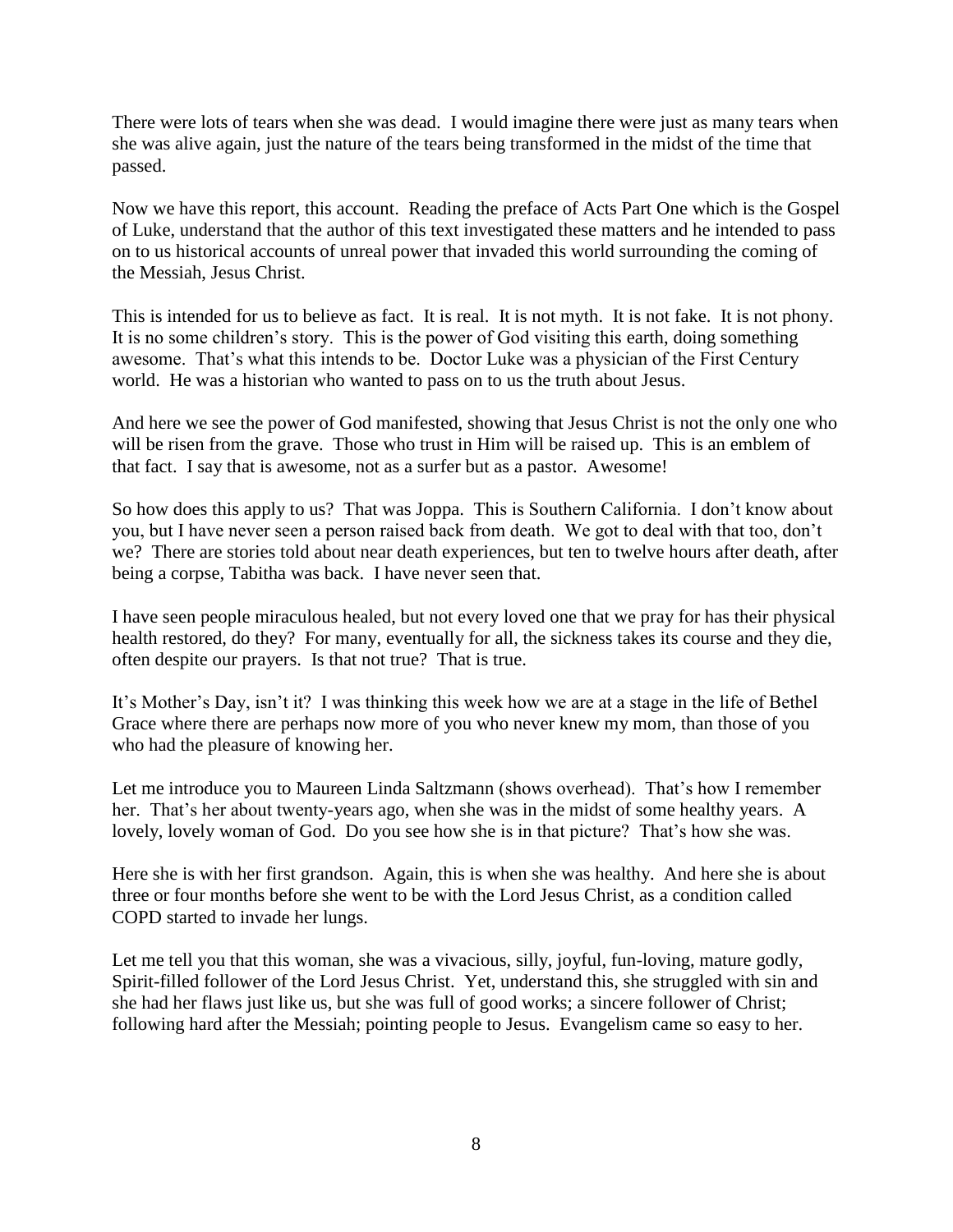She would bake chocolate chip cookies and let the smell go through the neighborhood. Kids would come and the Bible would be opened. The kids got cookies and they got the stories about Jesus. She was active in the church. Active in so many ways.

She had physical weaknesses. Lung disease was advancing and we were praying to God for her healing, and committing her to the wisdom and the will of the Lord, but praying for her improvement before she died in my opinion way too young at the age of sixty-two. So this is the reality that we deal with, isn't it?

Reading through this text about Tabitha and Dorcas and how she like to sew garments and how she had the ministry of seamstress, how could I not think about the wonderful Women's Missionary Fellowship and a dear and precious sister in Christ who was a key leader in that ministry, Linda Van Raden! Covid-19 set in and how many of us were praying that she would get out of that hospital bed? Moving back earlier in the year, how about our sister, Glenda. How about moving back about a year ago with Myrna. We were praying for their healings.

So what do we make of all of this? We have all these stories in the Bible, which I prefer to call historical accounts that are real. Then we have the experience of praying for loved ones and often seeing those loved ones go home to be with the Lord.

To bring all of this together, we have to be very real and very aware and be very honest about the fact that even as we take in these accounts of the miraculous in the pages of Scripture, we acknowledge that not all of the sickness of the saints get healed. YET!

Not all of the infirmities that strike the bodies of the people of the Christ lead to miracles of physical restoration. YET! Not all cancers and heart disease cases get fixed. YET! Some do, most don't. YET!

Manifestations of the power of God in Scripture are given to show us what God can do and what He will do. First, the raising of Tabitha was a miracle. Second, it was a sign. A miracle is a rare, infrequent breakthrough of the power of God interrupting the usual course of affairs. A cluster of them happened around the coming of the Messiah into the world. We have the account of them to show us what He can and will do.

It is a miracle and it is a sign. They happen to point us to the great resurrection that is to come. They point us to the fact that Jesus is the Lord of life. They point us to the fact that He has resurrection power. Not only did God, working through Peter, raise Tabitha from death, but moreover, He raised His Son from the grave .

The account of this comes into our lives to declare unto us that the resurrection is coming. Jesus made a promise and He has power to fulfil the promise He made. Jesus said in John Chapter 5 and Verse 25:

# **<sup>24</sup>"Truly, truly, I say to you**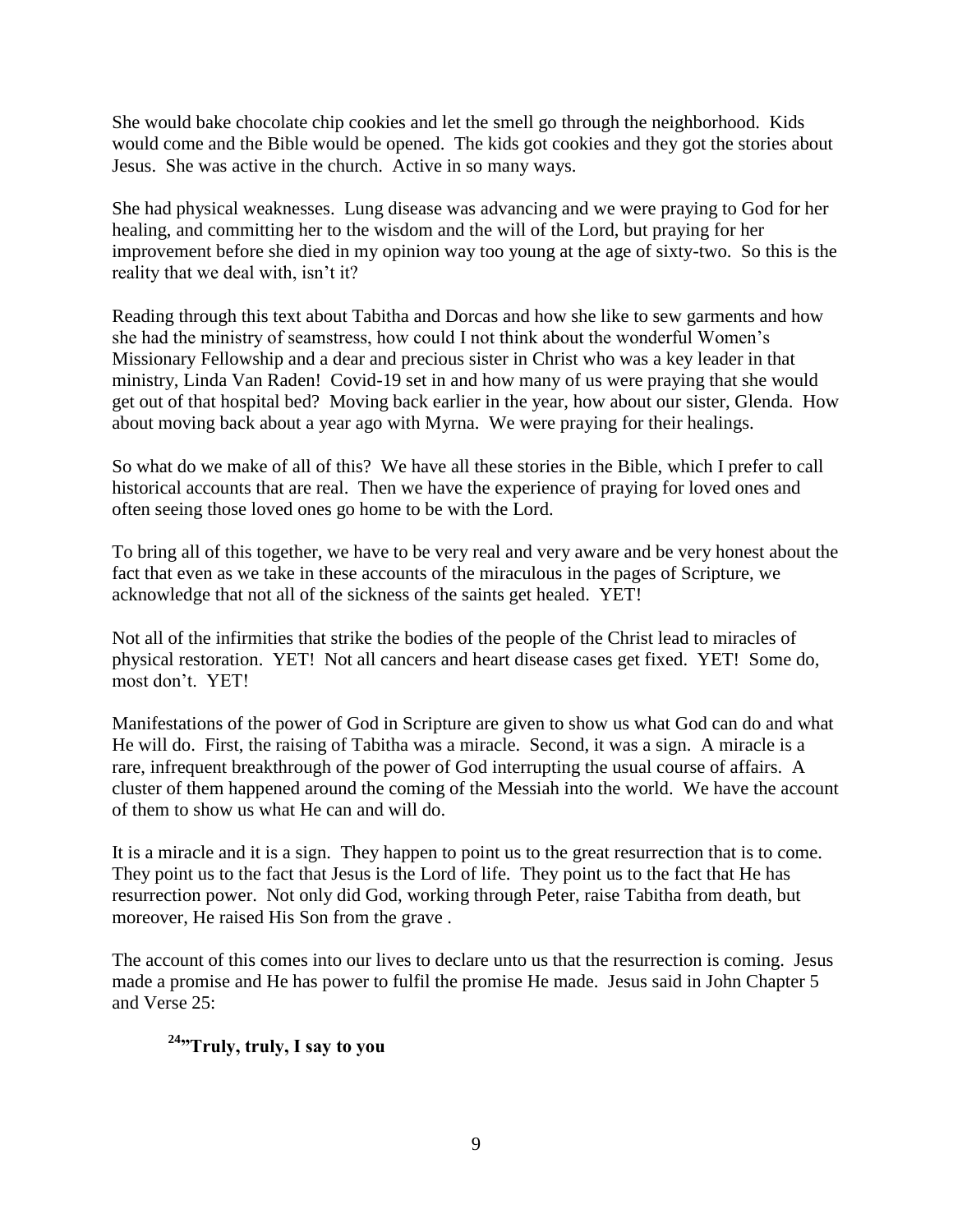He is talking to the person sitting in your seat right now. This is the voice of the Messiah echoing forth through the ages to you.

#### **<sup>24</sup>Truly, truly, I say to you, whoever hears my word and believes him who sent me has eternal life. He does not come into judgment, but has passed from death to life.**

Jesus was talking about spiritual death to spiritual life. Separated from God because of sin, but cleansed of sin and now rejoined to the life of God, which is everlasting . *Whoever believes in Me has eternal life. He does not come into judgment, but has passed from death to life.*

Once again, Jesus hear His words

#### **<sup>25</sup>"Truly, truly, I say to you, and hour is coming, and now is here, when the dead will hear the voice of the Son of God, and those who hear will live.**

With sin washed away we are brought into the embrace of the Almighty, joined to the life of God. In Christ we live, and there is a day that is coming. Jesus said:

# **<sup>28</sup>Do not marvel at this, for an hour is coming when all who are in the tombs will hear his voice <sup>29</sup>and come out, those who have done good to the resurrection of life, and those who have done evil to the resurrection of judgment.**

The *good* in this text meaning repentance and faith. Trusting in Jesus. Hearing the good news that sinners can be made clean in the sight of the holiness of Almighty God. They will be raised up to everlasting life. Tangible life. Resurrection life. Physical life in the age to come that is permanent and everlasting.

There will also be a resurrection unto judgment and death. This is warning us of the very hell itself, which will be a place of unrighteousness and judgment. Heaven being the place of righteousness and mercy and cleansing and everlasting life.

Jesus calls us. Now we have to consider the response, the fourth and final part of this.

To create and strengthen trust in Christ, we:

# **4. The Response of Faith (9:42)**

Verse 42:

# **<sup>42</sup>And it became known throughout all Joppa, and many believed in the Lord.**

This is what the book of Acts is all about—the Word of the Lord spreading, spreading, spreading, spreading with the message of the cross and resurrection of Jesus Christ being proclaimed and the Word of God entering into hearts previously hardened with sin.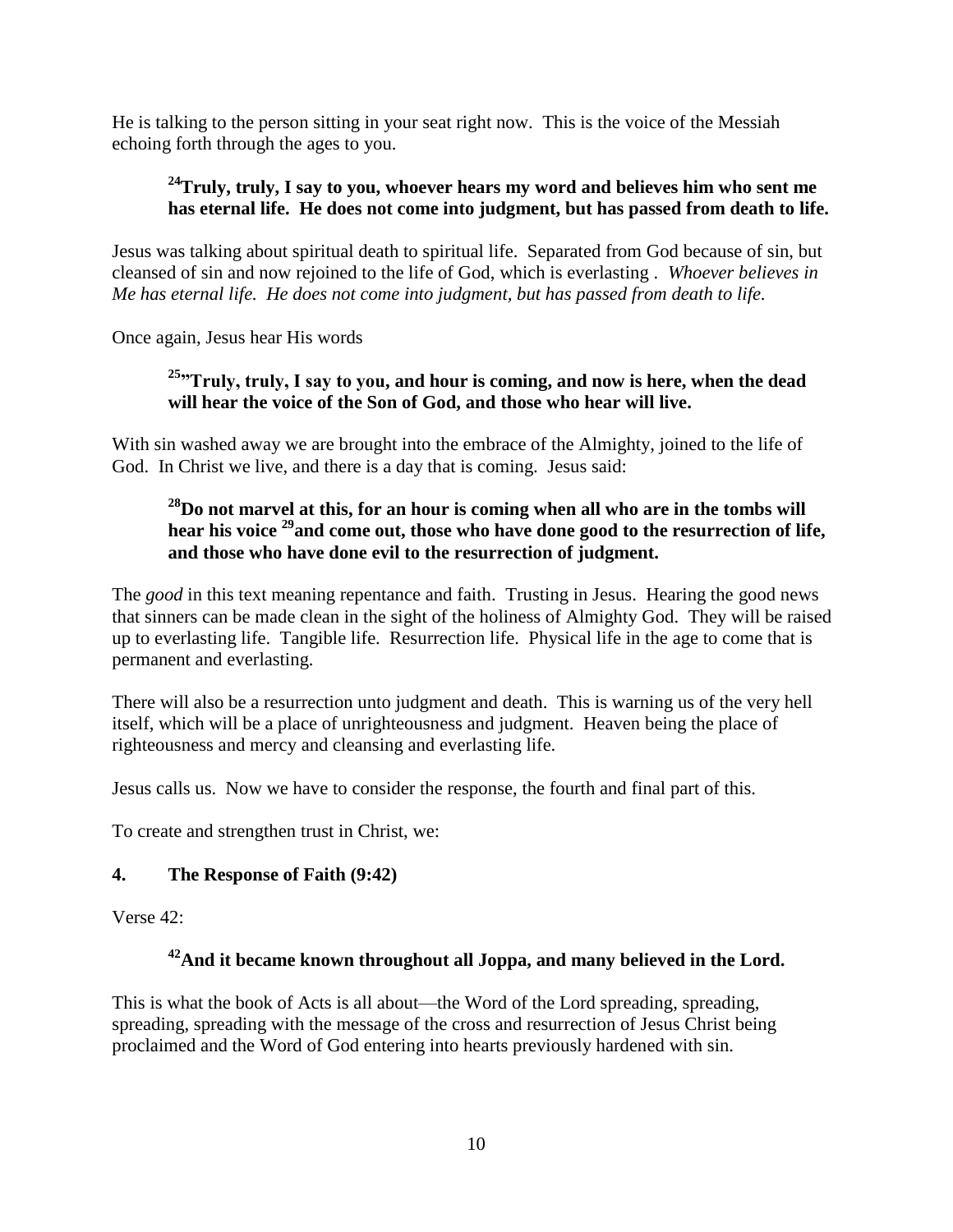It is the Word spreading, spreading, spreading, spreading to the ends to the earth. It is the mercy of God spreading all the way to Southern California. It is the knowledge of the Messiah spreading, spreading even into this place called Bethel Grace right here and right now. He is moving and He at work, touching and fortifying hearts. This book of Acts was given as a historical account of the coming of Christ and the anointing of His apostles that we may believe and have life in His Name.

So as we conclude, I want to let you know that the history of Joppa is filled with a number of reminders of the mercy of the Lord. Joppa has a rich biblical history, this place called beautiful. When the prophet Jonah departed on his ill-fated voyage to anywhere but Nineveh, as far in the other direction as he could go, he departed from the port of Joppa. And God brought Jonah back. God forgave his wayward prophet, and He sent him with the message of repentance even to the great nation of Assyria and its capital, Nineveh.

I wonder if there is anybody here this morning like Jonah? God is telling you to go one way but you are going the other way. I wonder if it is time for you to stop stiffening your neck against the will of the Lord, and come back into the joy of walking in obedience with the Lord our God. If you are here and you know that you have been resisting and you would like prayer, there is a prayer room that is available to you after the service

I have to tell you a couple more parts of this rich history of the mercy of Joppa. When the cedars to construct Solomon's temple came to Jerusalem, they came through the port of Joppa. Those wooden beams that built the framework of God's dwelling place on the earth for Israel, they take us to the wooden beams that constructed the cross on which Jesus died; the One whose very body was itself the temple of the Living God.

It was on a wooden cross that the blood of Jesus was shed and where the judgment of God was released, so that the righteousness of God could be vindicated as God went on His merciful work of redemption, saving sinners, bringing them to new life and contrition and new joy and life in Jesus.

If you here this morning and know you need to come into this saving relationship with God through faith in Christ for perhaps the first time, praise the Lord, the Holy Spirit is making this known to you. As I stated earlier, there is a prayer room where we would like to talk with you about this.

The lovely gazelle who was caused to leap again, she had a history. Just like we have our struggles with temptations and sin, she was a woman cut from the same fabric as the rest of us, and she was a woman saved and born again by the power of the Living God.

You can trace back her history being saved most likely to the last verse of Acts Chapter 8, where we read about how God was finished with Philip as far as the encounter with the Ethiopian eunuch; how God sent Philip to the vicinity of Caesarea. And on his way to Caesarea, he preached at every city on the way. That is most likely when Tabitha heard the Gospel of Jesus Christ, and her heart believed and she was born again.